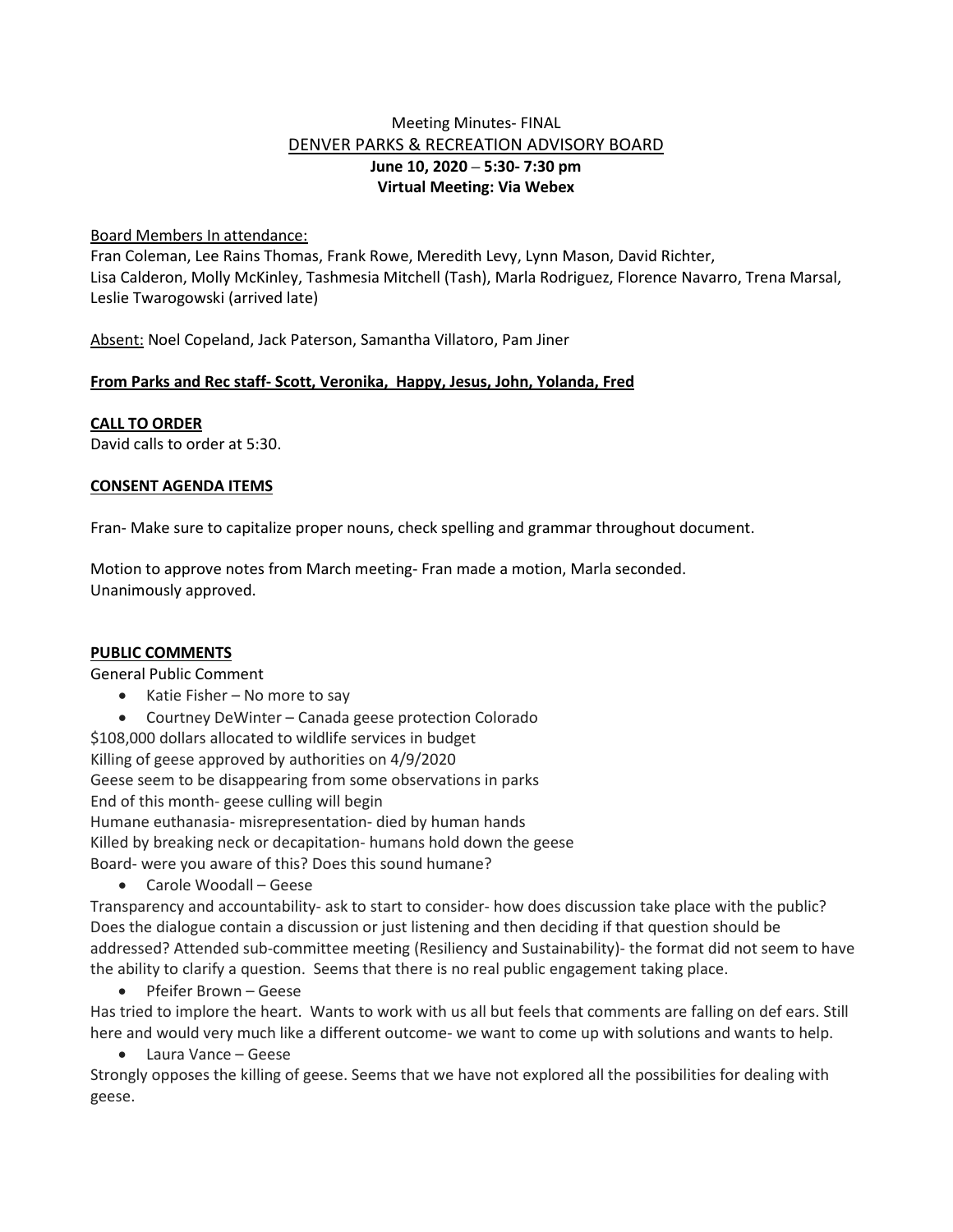## **PRAB COMMITTEE REPORTS**

Sustainability and Resiliency committee report (Fran) Meets last Friday of every month at 1:00

Fran- worked to include people as an attendee in the meeting Working gathering the questions from last meeting Learn as much as possible from staff on how they were reacting to questions raised

VIcki/ Scott provided written response- will be posted on the website

Some of the comments were new and will take time to dig into, will work to find answers to questions that come up.

Future topics include: pesticides, water quality and increased recycling Scott- Q and A and other documents have been posted on wildlife page and PRAB website

Covid and protests have adjusted timelines.

Q- Molly- should make info available about joining the meetings online

## Planning and Design Committee report– (Meredith)

Met on May 18, 2020

Planning and Design meeting with Happy Haynes and Scott Gilmore:

The goal of the meeting was to learn more about DPR's relationship with Park Hill Golf Course parcel. In summary:

- DPR does not have any role in zoning- this falls under Community Planning and Development

-Parcel of this size needs to go through a "large development review process" (DPR one of many agencies involved, but not lead), triggered by property owner, not the city

-Discussion about relationship with property owners, Westside Development: Happy had conversation with them when they first acquired land, current expectations of maintenance of land, large park is park of their plan

-Drainage in NE corner- about 25 acres maintained by DPR- only offers passive use, not recreation because of flooding risk and will maintain as open space

-Summary of Acquisition Plan: Kathleen LeVeque is leading team for acquisition strategy, will be driven by principles of equity and need; all budgets are frozen and not pursuing any acquisition at this point until understanding of budget outlook; there are only been one purchase this year, some small purchases in que; goal to develop acquisitions within 3-4 years

-Parks Legacy Fund- projecting downward due to tax revenue numbers -Recently hired real estate professional dedicated to work of DPR to establish portfolio

-Scott reported 200 acres of land acquired that have not yet been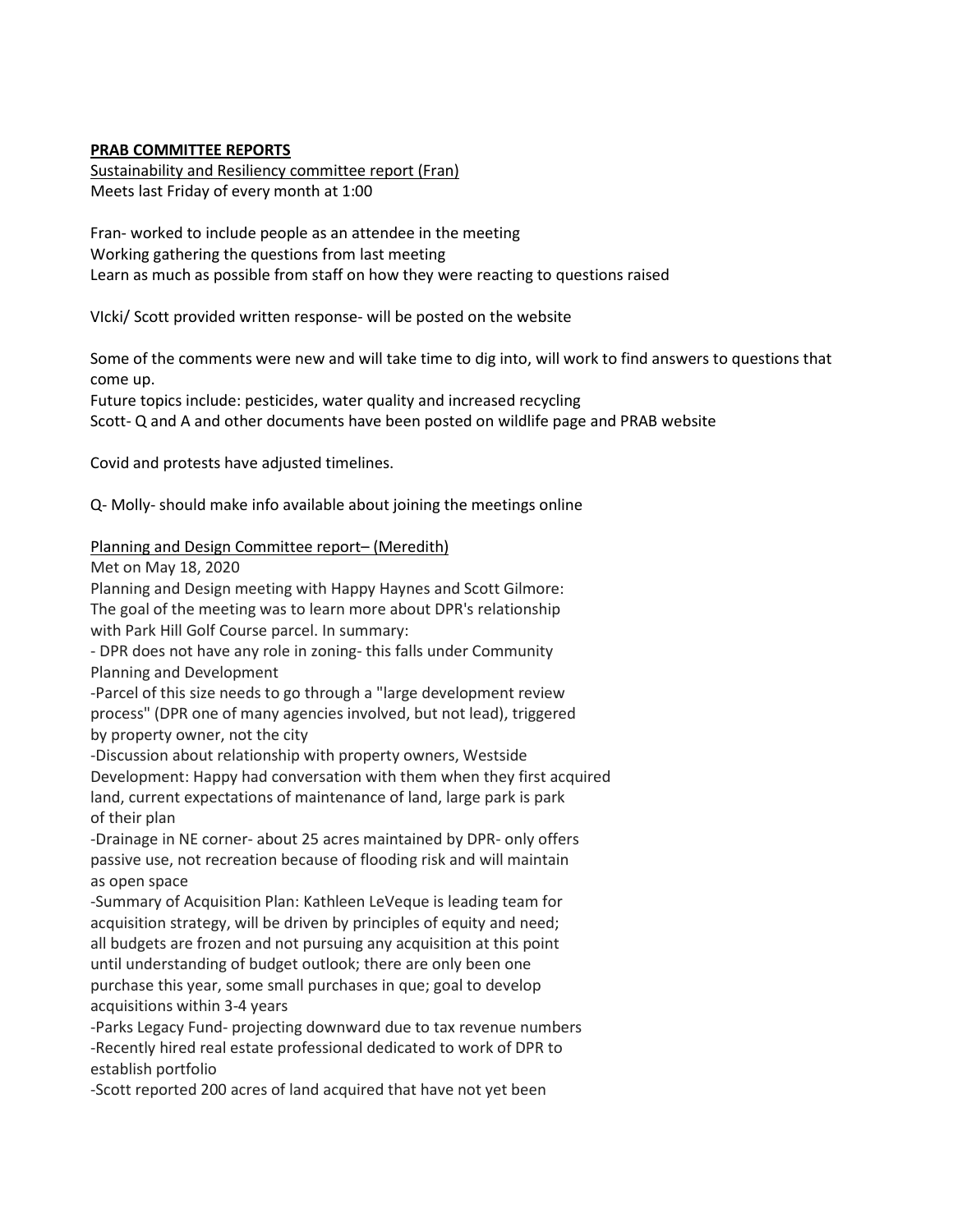developed (LT requested map of this land) -HH "we will not use entire acquisition fund for one parcel" -Discussion of Community Benefits Agreement- 3 party agreement without 3rd party -Park Hill Golf Course parcel does have a requirement to have 10% open space, Scott expects 60-80 acres -If DPR acquires, responsibility of maintaining it- very costly -Mention of Park Hill Golf Course on future ballot?

Lynne- Clarify about who makes decisions about Park Hill acquisition. Florence- When was the long-term acquisition strategy going to be in place? Meredith will follow up.

Budget and Finance committee report- (Frank/ Trena/ Leslie) Frank- Have not met since last PRAB meeting. No new business after the white paper.

Q- Fran- a question was brought up at Sustainability and Resiliency committee about making changes on recommendations to the executive director- Too late to make changes, correct? David- yes

Outreach committee report (Lisa/ Tash)

Lisa- explains the first part of the report is about PRAB recommendations for functioning and the second part is about equity.

Lisa and Tash, along with other stakeholders are meeting and gathering community input. One has been district 9 PRAB advisory committee. Individuals from across the city have joined this committee. From this group:

~Wants to create a more respectful dialogue with community and Parks Department

~Came up at the city council meeting since DOTI wants to start a similar group

~Stakeholders would like to have PRAB step up and be more influential with budget and operations of Parks and Rec

~ Shared vision of bringing people together- likes arts and venues. PRAB and Parks and Rec should be more proactive than reactive

~Act more of an umbrella for bringing together neighborhood stakeholders and individuals ~Increase community outreach and engagement. PRAB meetings feel more like presentations. Would like to see more of a dialogue.

~Multi-structured to illicit more community involvement- Facebook event for example

~Would like to see more robust volunteer systems- communicate and work with staff ~Reduce fragmentation- want to know what is happening all over the city

Equity

Tash- Covid has nudged us to be more available for the community in different ways. The Game Plan calls out equity- this is a great opportunity for the PRAB to dive into equity work. Could we create a Black Lives Matter statement? Although it feels that we as a group have not done enough work to make a bold statement.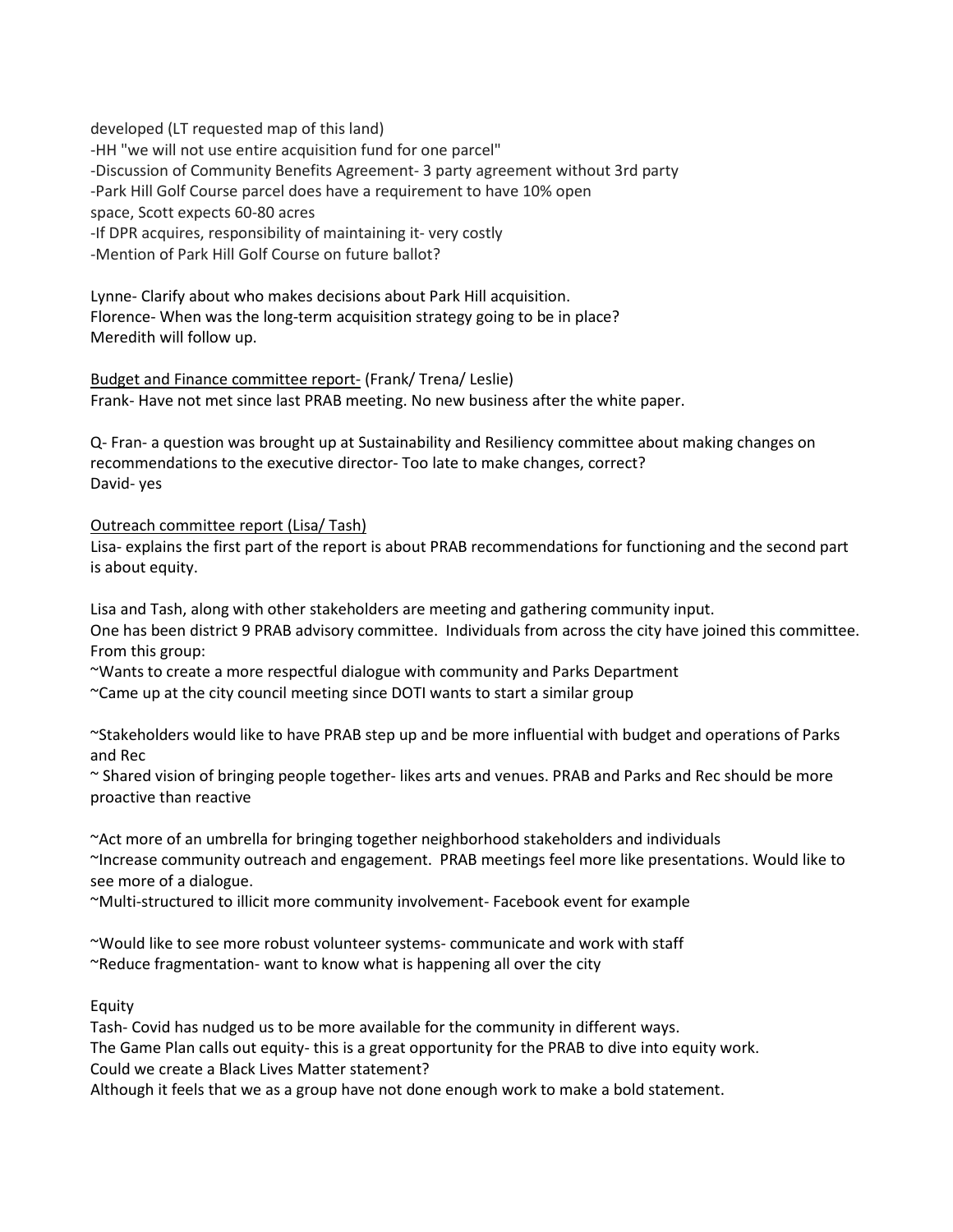Suggests working with consultant to dig into the Game Plan and work on how we operate as a board. Think about how we can work with a consultant to dig into equity. This is maybe the most important issue we are facing as a board.

David- Interrupts to say the committee report is over time

Contentious back and forth between members. Lisa and David and Tash and David.

Tash and Lisa-Tash- Asks board to consider that 4 or 5 members of color have left this board- why is that? Feels shut down with this conversation. Not being allowed to speak.

Lisa and Tash leave meeting in protest.

Florence- We have to have this conversation. Right now it is more relevant than ever. Critical in every aspect. Game plan connections.

David- Will need to take time for this.

### **EXECUTIVE DIRECTOR'S REPORT**

There are times when we need to stay focused and other times when we need to focus on critical timely issues that supersede business.

With respect- this conversation about equity likely supersedes anything I would have to say.

Briefly describe what is in the written response of PRAB recommendations:

Covid issues certainly impact the ability to expand programming and will have impact the 2021 budget as well. Likely instead of adding and expanding, we would likely be reducing and subtracting services and potentially even staff. Role of PRAB will be really important as we move through this process.

Equity will be at the heart of our decision making. Example- service reductions- consider how to minimize impacts in areas that are underserved. Will work to do this any time adjustments need to be made.

Some steps we could take, during crisis:

Have added Port-o-lets and hand washing stations at parks around the city and likely those will stay in place. Will seek the advice of the PRAB regarding proposed solutions.

Working to employ staff in different roles during the crisis.

Golf as an enterprise- since it has reopened we are moving towards recovery of that operation. Golf needs to generate all the revenue to operate the course and facilities. Cannot open them up to the public for outdoor space.

Park Hill- We cannot spend all our acquisition dollars on one project. "We" refers to the entire department, final decision makers are the Mayor and City Council.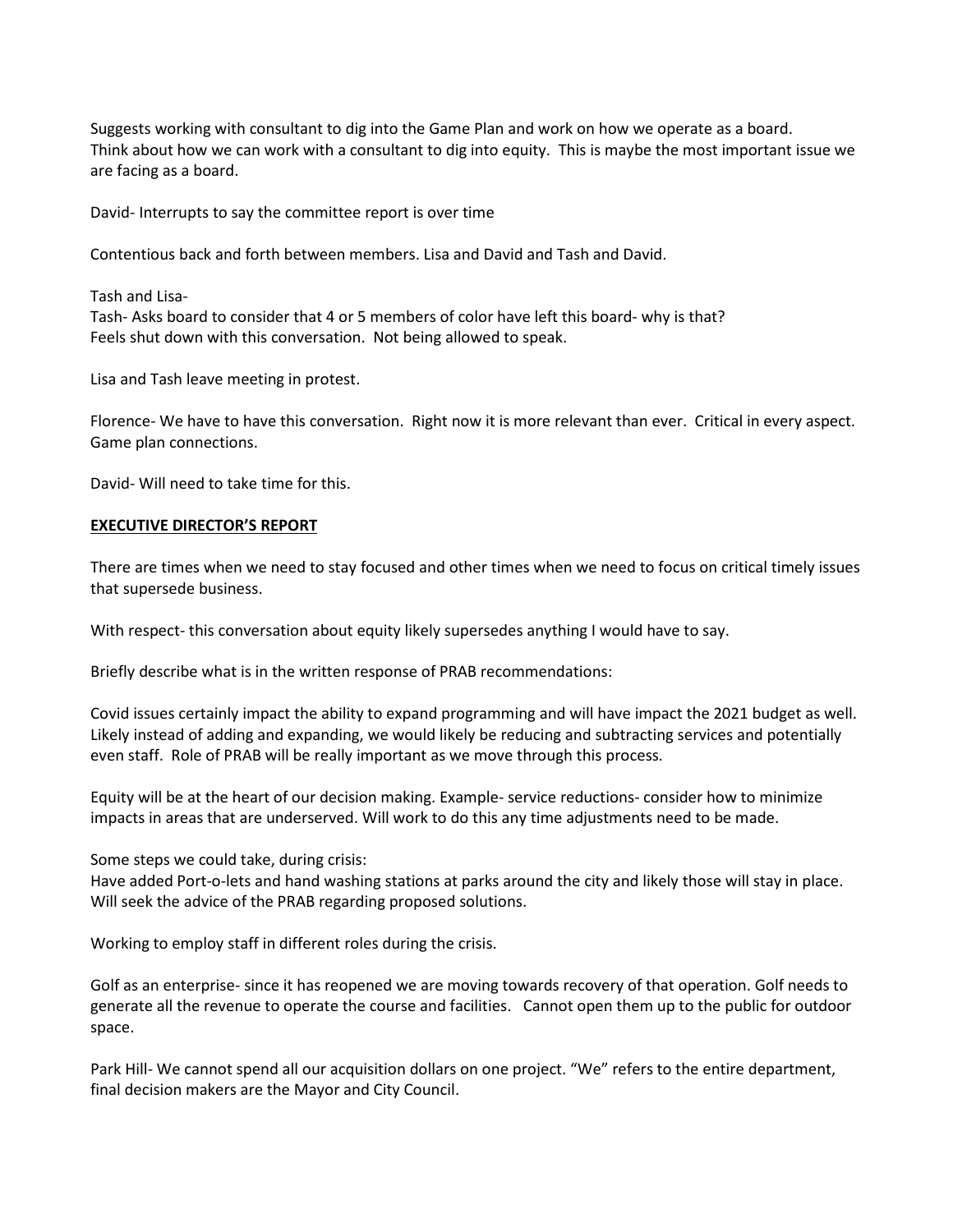Access, equity- are a few reasons why we wouldn't be interested. Department could advocate and support the community in acquiring the land. Park Hill is a park desert and we could potentially use some of the dollars. There may be other ways to secure land without buying it. We continue to be engaged and advocate for substantial open space at the Park Hill golf course site. The community is very much involved and will lead this process.

Continue to build and strengthen relationship with DPS. Share facilities. Learning landscapes involving city, community partners. Would like to help increase natural areas, nature play in schools.

Car free parks- Has so far been an emergency response due to the Covid declaration. We will have to discuss this after things have gotten more back to normal. Will be studying this and working to study this more. Would like to engage with PRAB as this broader issue involving accessibility.

David- how does DOTI and P/R work together on something like this?

Happy- will work with the department to engage with community. DOTI will lead, but it will be a joint process with parks and rec, planning, safety, DOTI. Closure of streets is a multi-faceted impacts, complex issues.

Lynne- seeks to clarify what these are responses to.

Lee- explains that we made these recommendations to the executive director and these are the written responses, as was requested at the last PRAB meeting.

Molly- Can you verify that the streets that are currently closed are going to remain that way through the summer?

Happy- yes, with some minor changes for accessibility. By and large these will remain in place likely for the next several months. Will continue to engage with community.

Response from Viki to the PRAB from last month's meeting are posted online.

TV broadcast is unlikely, but agrees with principle to provide greater access and transparency through using technology.

Equity is very much a priority. In budget process, there is a formal equity lens that every agency has to be included as part of the budget.

Restoration of historic structures- In the works.

Strategic plan scope of work is in draft form and begin this summer and hopes to have a PRAB member on the committee as the process begins. Likely the planning committee.

### Re-opening conversation

Moving from emergency operations to long term recovery planning. More time and involvement with community and partners. Driven by the city and state health department. Using data to determine when things are safe, when it is appropriate to recover some activities. Basketball, tennis and some other activities, like group sports are beginning to be allowed. Risk assessments are used.

Will share a timeline that includes rough reopening steps. Follow recommendations from city recovery team.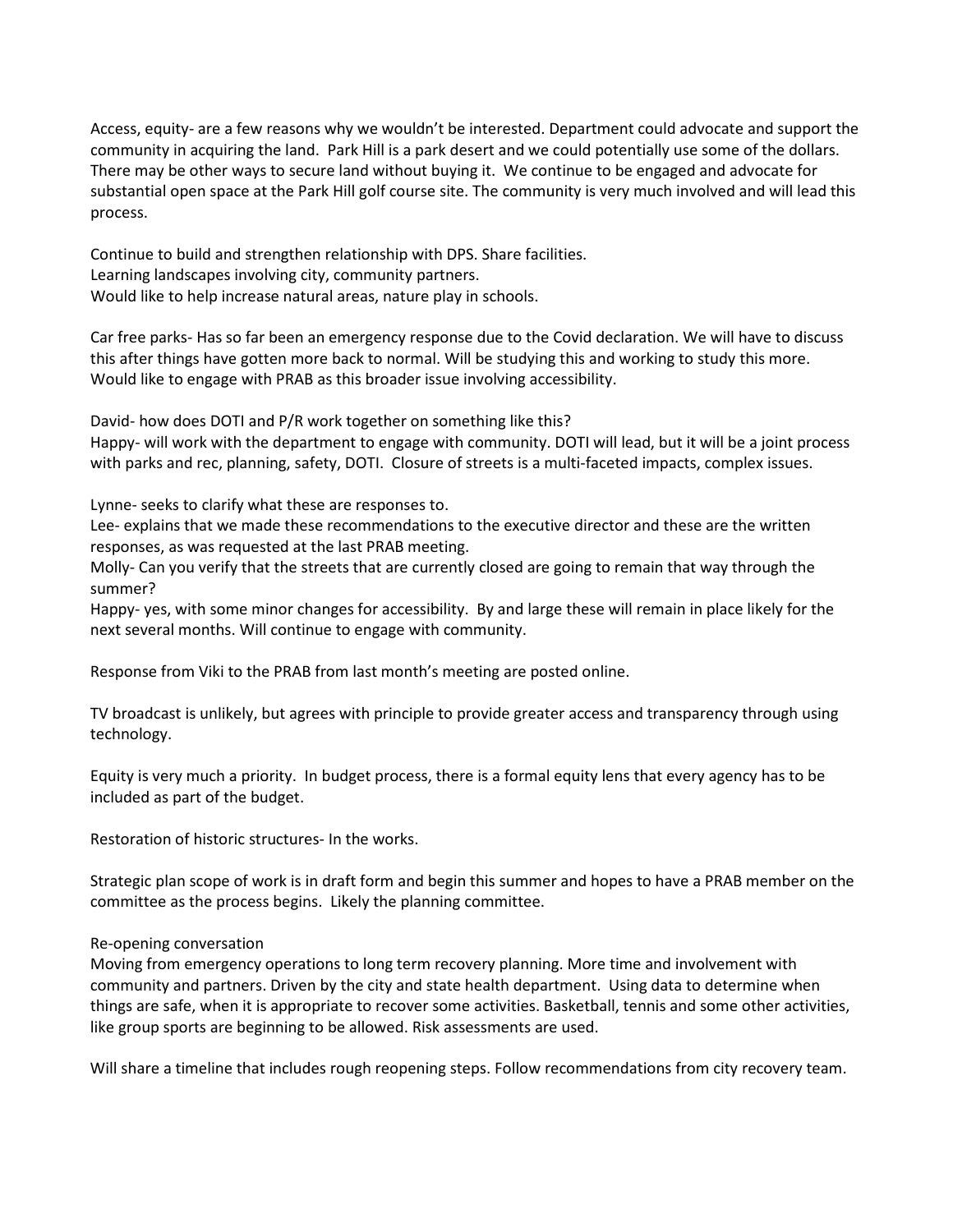David- how do we make sure we are using things like Facebook? Leslie- they already have it posted on Facebook

Meredith- regarding communications- would be valuable to have some updated signage in parks. Happy- can be more stringent than the state but not less. Working on updating sings now.

Indoor rec and pools are challenging to open. Response it what we think we can manage. Using risk assessment to make determinations.

Rec employees were originally paid through leave. Some are on furlough now for the next few months. Some staff is redeployed. Also, didn't hire some summer staff.

## **OTHER ITEMS**

Board Announcements

Marla- Scheduling a conversation about equity and diversity.

Lynne- offline conversations are not working. It is not okay to say "let's take that offline". Follow up and transparency are not happening.

Trena- we need to be timely with this.

Molly- time needed- maybe a special meeting.

Lee- need to have a facilitator.

Florence- we need to frame the conversation before we can have it

Fran- Lisa and Tash- sounded like more that the outreach committee. Lots of info presented.

Molly- seems that we have already gone over agenda and understand why they were feeling so unheard.

Lynne- we need time to talk and actually participate in meetings

Fran- time to clarify. It was a lot to take in.

Marla- special meeting, info prior to that and have a full discussion of coming up with a statement. Trena- Superintendent of DPS has made a statement to support the Black Lives Matter movement. Leslie- sounds like equity issues about how we conduct meetings and how parks and rec supports this movement of Black Lives Matter. How are rangers engaged? Civic center park, liberty park?

Happy- rangers are not assigned to protest areas. Helping with sound access. Port-o lets around areas, more clean up operations. We have also had significant support of the parks.

Immediate support for the PRAB to delve into our statement on Black Lives Matter ASAP. Having a facilitator is sounds necessary. Probably the most important topic we could have. Meeting is recorded and it might be valuable to have the facilitator can review the meeting. Started with a committee report that was given in the context of this situation. Need to develop a way forward. Use facilitator to determine what conversation needs to happen when.

Leslie- Ranger interactions/ DPD with people of color. Arrests of people of color. Can we address that in the next meeting? This is very important.

Molly- Minneapolis severing ties with police department, what do those interactions looks like?